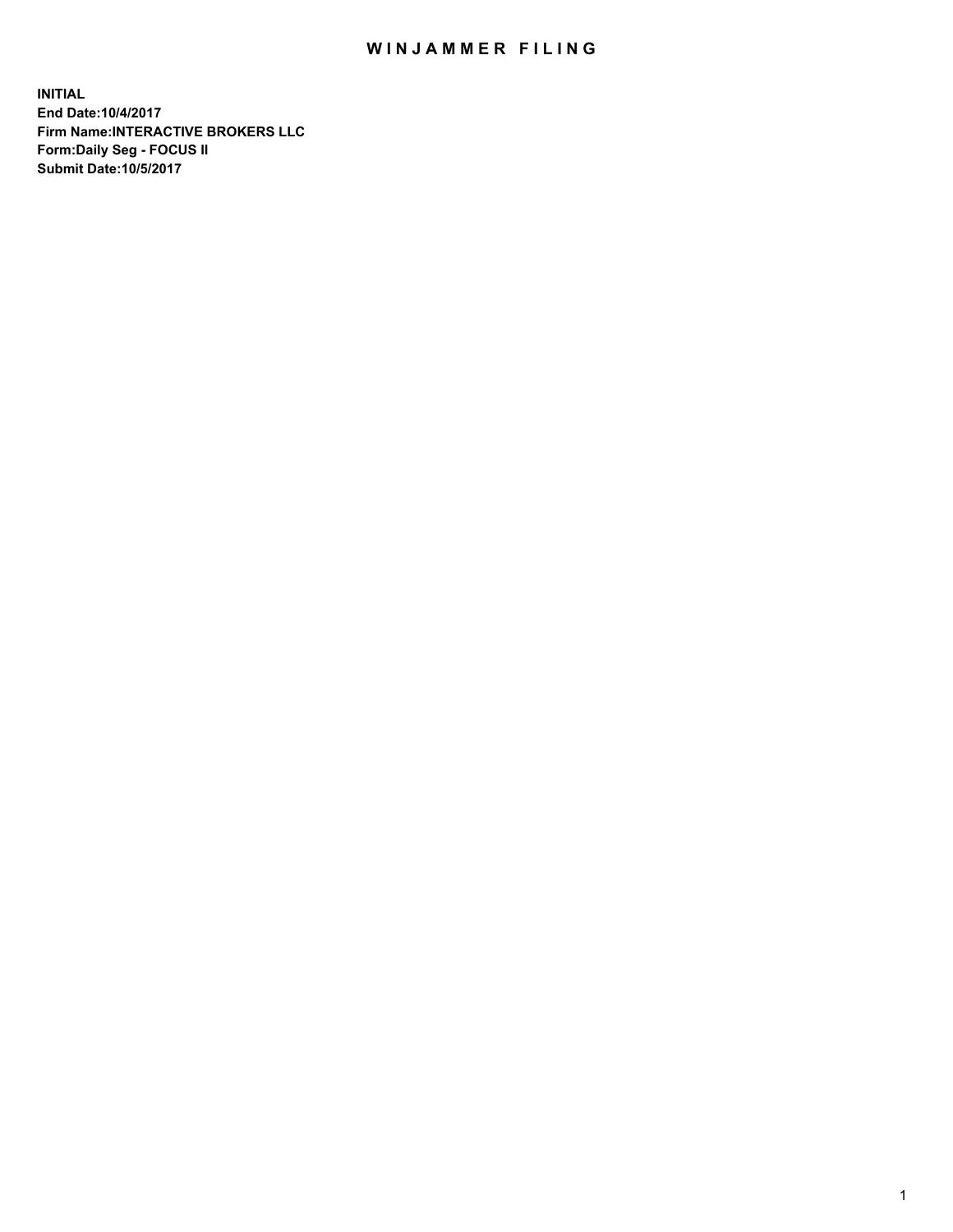## **INITIAL End Date:10/4/2017 Firm Name:INTERACTIVE BROKERS LLC Form:Daily Seg - FOCUS II Submit Date:10/5/2017 Daily Segregation - Cover Page**

| Name of Company<br><b>Contact Name</b><br><b>Contact Phone Number</b><br><b>Contact Email Address</b>                                                                                                                                                                                                                          | <b>INTERACTIVE BROKERS LLC</b><br><b>James Menicucci</b><br>203-618-8085<br>jmenicucci@interactivebrokers.c<br>om |
|--------------------------------------------------------------------------------------------------------------------------------------------------------------------------------------------------------------------------------------------------------------------------------------------------------------------------------|-------------------------------------------------------------------------------------------------------------------|
| FCM's Customer Segregated Funds Residual Interest Target (choose one):<br>a. Minimum dollar amount: ; or<br>b. Minimum percentage of customer segregated funds required:%; or<br>c. Dollar amount range between: and; or<br>d. Percentage range of customer segregated funds required between:% and%.                          | $\overline{\mathbf{0}}$<br>0<br>155,000,000 245,000,000<br>0 <sub>0</sub>                                         |
| FCM's Customer Secured Amount Funds Residual Interest Target (choose one):<br>a. Minimum dollar amount: ; or<br>b. Minimum percentage of customer secured funds required:%; or<br>c. Dollar amount range between: and; or<br>d. Percentage range of customer secured funds required between: % and %.                          | $\overline{\mathbf{0}}$<br>0<br>80,000,000 120,000,000<br>0 <sub>0</sub>                                          |
| FCM's Cleared Swaps Customer Collateral Residual Interest Target (choose one):<br>a. Minimum dollar amount: ; or<br>b. Minimum percentage of cleared swaps customer collateral required:% ; or<br>c. Dollar amount range between: and; or<br>d. Percentage range of cleared swaps customer collateral required between:% and%. | $\overline{\mathbf{0}}$<br>$\overline{\mathbf{0}}$<br>0 <sub>0</sub><br><u>00</u>                                 |

Attach supporting documents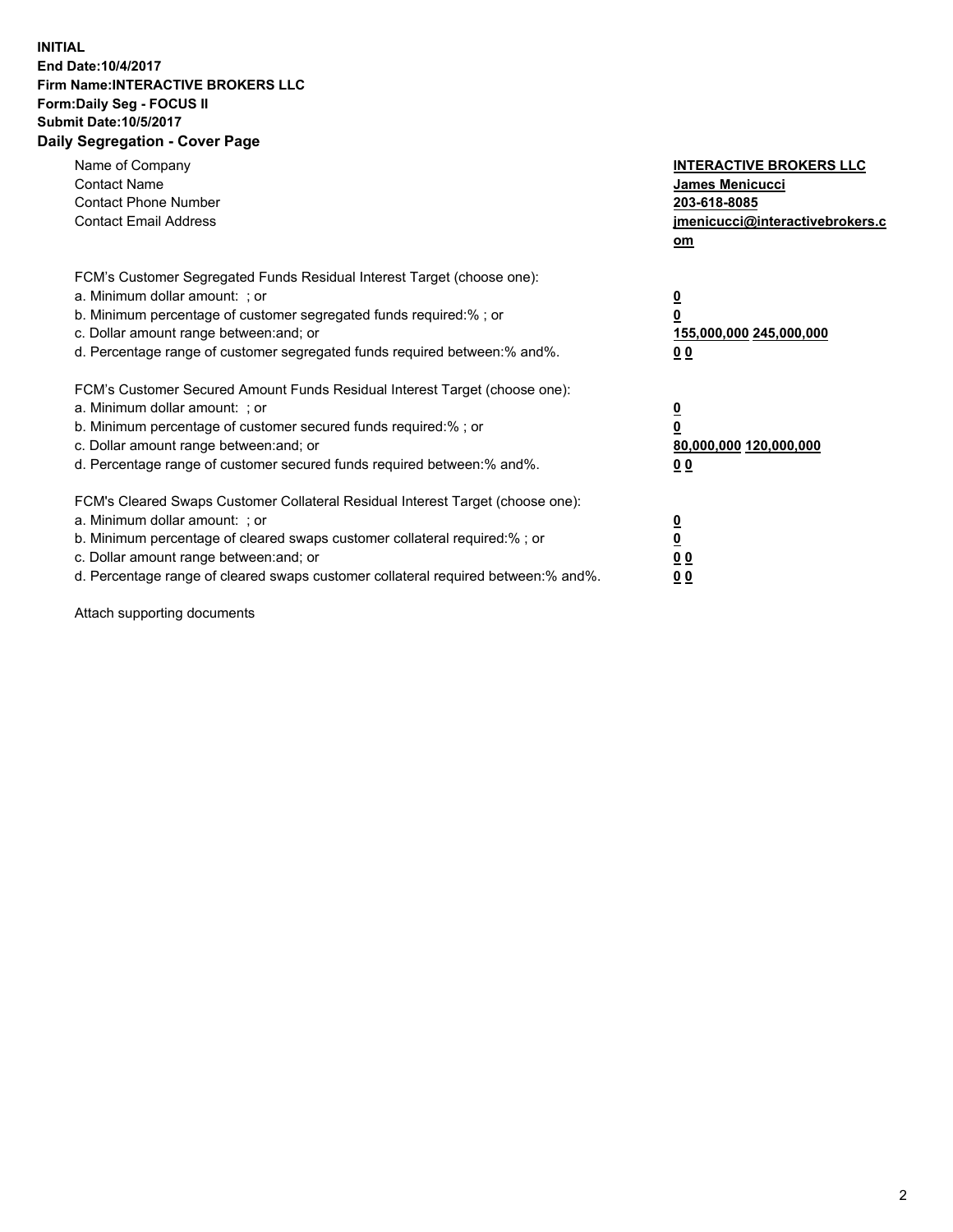## **INITIAL End Date:10/4/2017 Firm Name:INTERACTIVE BROKERS LLC Form:Daily Seg - FOCUS II Submit Date:10/5/2017 Daily Segregation - Secured Amounts**

|     | <b>Pany Obyroganon</b> Obbarba Annoann                                                      |                                                 |
|-----|---------------------------------------------------------------------------------------------|-------------------------------------------------|
|     | Foreign Futures and Foreign Options Secured Amounts                                         |                                                 |
|     | Amount required to be set aside pursuant to law, rule or regulation of a foreign            | $0$ [7305]                                      |
|     | government or a rule of a self-regulatory organization authorized thereunder                |                                                 |
| 1.  | Net ledger balance - Foreign Futures and Foreign Option Trading - All Customers             |                                                 |
|     | A. Cash                                                                                     | 391,380,626 [7315]                              |
|     | B. Securities (at market)                                                                   | $0$ [7317]                                      |
| 2.  | Net unrealized profit (loss) in open futures contracts traded on a foreign board of trade   | 11,176,394 [7325]                               |
| 3.  | Exchange traded options                                                                     |                                                 |
|     | a. Market value of open option contracts purchased on a foreign board of trade              | 82,736 [7335]                                   |
|     | b. Market value of open contracts granted (sold) on a foreign board of trade                | -138,000 [7337]                                 |
| 4.  | Net equity (deficit) (add lines 1.2. and 3.)                                                | 402,501,756 [7345]                              |
| 5.  | Account liquidating to a deficit and account with a debit balances - gross amount           | 2,999 [7351]                                    |
|     | Less: amount offset by customer owned securities                                            | 0 [7352] 2,999 [7354]                           |
| 6.  | Amount required to be set aside as the secured amount - Net Liquidating Equity              | 402,504,755 [7355]                              |
|     | Method (add lines 4 and 5)                                                                  |                                                 |
| 7.  | Greater of amount required to be set aside pursuant to foreign jurisdiction (above) or line | 402,504,755 [7360]                              |
|     | 6.                                                                                          |                                                 |
|     | FUNDS DEPOSITED IN SEPARATE REGULATION 30.7 ACCOUNTS                                        |                                                 |
| 1.  | Cash in banks                                                                               |                                                 |
|     | A. Banks located in the United States                                                       | 101,468,964 [7500]                              |
|     | B. Other banks qualified under Regulation 30.7                                              | 0 [7520] 101,468,964 [7530]                     |
| 2.  | Securities                                                                                  |                                                 |
|     | A. In safekeeping with banks located in the United States                                   | 343,817,165 [7540]                              |
|     | B. In safekeeping with other banks qualified under Regulation 30.7                          | 0 [7560] 343,817,165 [7570]                     |
| 3.  | Equities with registered futures commission merchants                                       |                                                 |
|     | A. Cash                                                                                     | $0$ [7580]                                      |
|     | <b>B.</b> Securities                                                                        | $0$ [7590]                                      |
|     | C. Unrealized gain (loss) on open futures contracts                                         | $0$ [7600]                                      |
|     | D. Value of long option contracts                                                           | $0$ [7610]                                      |
|     | E. Value of short option contracts                                                          | 0 [7615] 0 [7620]                               |
| 4.  | Amounts held by clearing organizations of foreign boards of trade                           |                                                 |
|     | A. Cash                                                                                     | $0$ [7640]                                      |
|     | <b>B.</b> Securities                                                                        | $0$ [7650]                                      |
|     | C. Amount due to (from) clearing organization - daily variation                             | $0$ [7660]                                      |
|     | D. Value of long option contracts                                                           | $0$ [7670]                                      |
|     | E. Value of short option contracts                                                          | 0 [7675] 0 [7680]                               |
| 5.  | Amounts held by members of foreign boards of trade                                          |                                                 |
|     | A. Cash                                                                                     | 76,314,238 [7700]                               |
|     | <b>B.</b> Securities                                                                        | $0$ [7710]                                      |
|     | C. Unrealized gain (loss) on open futures contracts                                         | 9,845,926 [7720]                                |
|     |                                                                                             |                                                 |
|     | D. Value of long option contracts                                                           | 82,736 [7730]                                   |
|     | E. Value of short option contracts                                                          | <u>-138,000</u> [7735] <b>86,104,900</b> [7740] |
| 6.  | Amounts with other depositories designated by a foreign board of trade                      | $0$ [7760]                                      |
| 7.  | Segregated funds on hand                                                                    | $0$ [7765]                                      |
| 8.  | Total funds in separate section 30.7 accounts                                               | 531,391,029 [7770]                              |
| 9.  | Excess (deficiency) Set Aside for Secured Amount (subtract line 7 Secured Statement         | 128,886,274 [7380]                              |
|     | Page 1 from Line 8)                                                                         |                                                 |
| 10. | Management Target Amount for Excess funds in separate section 30.7 accounts                 | 80,000,000 [7780]                               |
| 11. | Excess (deficiency) funds in separate 30.7 accounts over (under) Management Target          | 48,886,274 [7785]                               |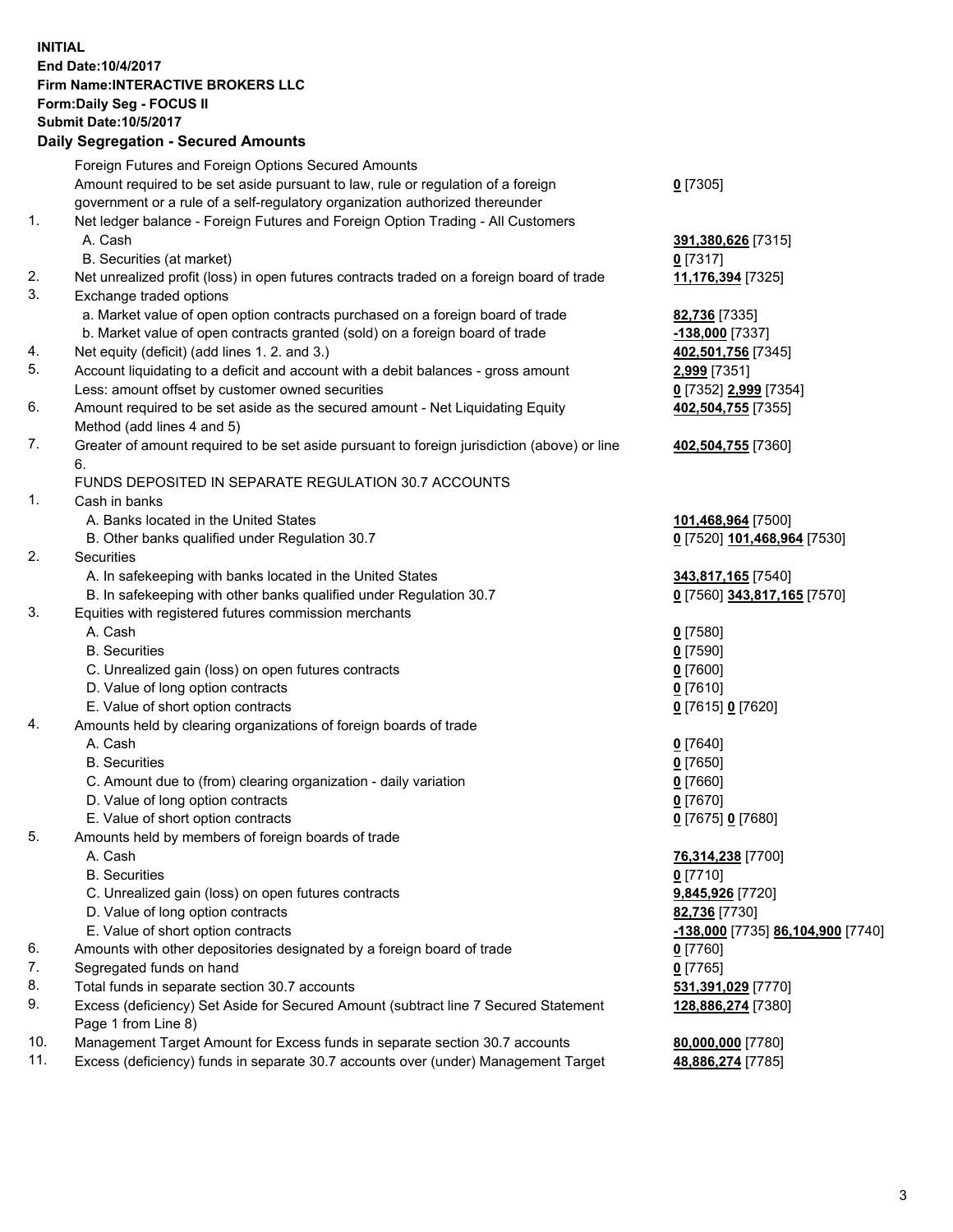**INITIAL End Date:10/4/2017 Firm Name:INTERACTIVE BROKERS LLC Form:Daily Seg - FOCUS II Submit Date:10/5/2017 Daily Segregation - Segregation Statement** SEGREGATION REQUIREMENTS(Section 4d(2) of the CEAct) 1. Net ledger balance A. Cash **4,687,808,818** [7010] B. Securities (at market) **0** [7020] 2. Net unrealized profit (loss) in open futures contracts traded on a contract market **-145,961,669** [7030] 3. Exchange traded options A. Add market value of open option contracts purchased on a contract market **88,459,316** [7032] B. Deduct market value of open option contracts granted (sold) on a contract market **-197,507,188** [7033] 4. Net equity (deficit) (add lines 1, 2 and 3) **4,432,799,277** [7040] 5. Accounts liquidating to a deficit and accounts with debit balances - gross amount **211,021** [7045] Less: amount offset by customer securities **0** [7047] **211,021** [7050] 6. Amount required to be segregated (add lines 4 and 5) **4,433,010,298** [7060] FUNDS IN SEGREGATED ACCOUNTS 7. Deposited in segregated funds bank accounts A. Cash **1,047,840,945** [7070] B. Securities representing investments of customers' funds (at market) **2,350,079,455** [7080] C. Securities held for particular customers or option customers in lieu of cash (at market) **0** [7090] 8. Margins on deposit with derivatives clearing organizations of contract markets A. Cash **521,945,913** [7100] B. Securities representing investments of customers' funds (at market) **819,685,333** [7110] C. Securities held for particular customers or option customers in lieu of cash (at market) **0** [7120] 9. Net settlement from (to) derivatives clearing organizations of contract markets **1,824,867** [7130] 10. Exchange traded options A. Value of open long option contracts **88,427,244** [7132] B. Value of open short option contracts **-197,490,090** [7133] 11. Net equities with other FCMs A. Net liquidating equity **0** [7140] B. Securities representing investments of customers' funds (at market) **0** [7160] C. Securities held for particular customers or option customers in lieu of cash (at market) **0** [7170] 12. Segregated funds on hand **0** [7150] 13. Total amount in segregation (add lines 7 through 12) **4,632,313,667** [7180] 14. Excess (deficiency) funds in segregation (subtract line 6 from line 13) **199,303,369** [7190] 15. Management Target Amount for Excess funds in segregation **155,000,000** [7194] 16. Excess (deficiency) funds in segregation over (under) Management Target Amount **44,303,369** [7198]

Excess